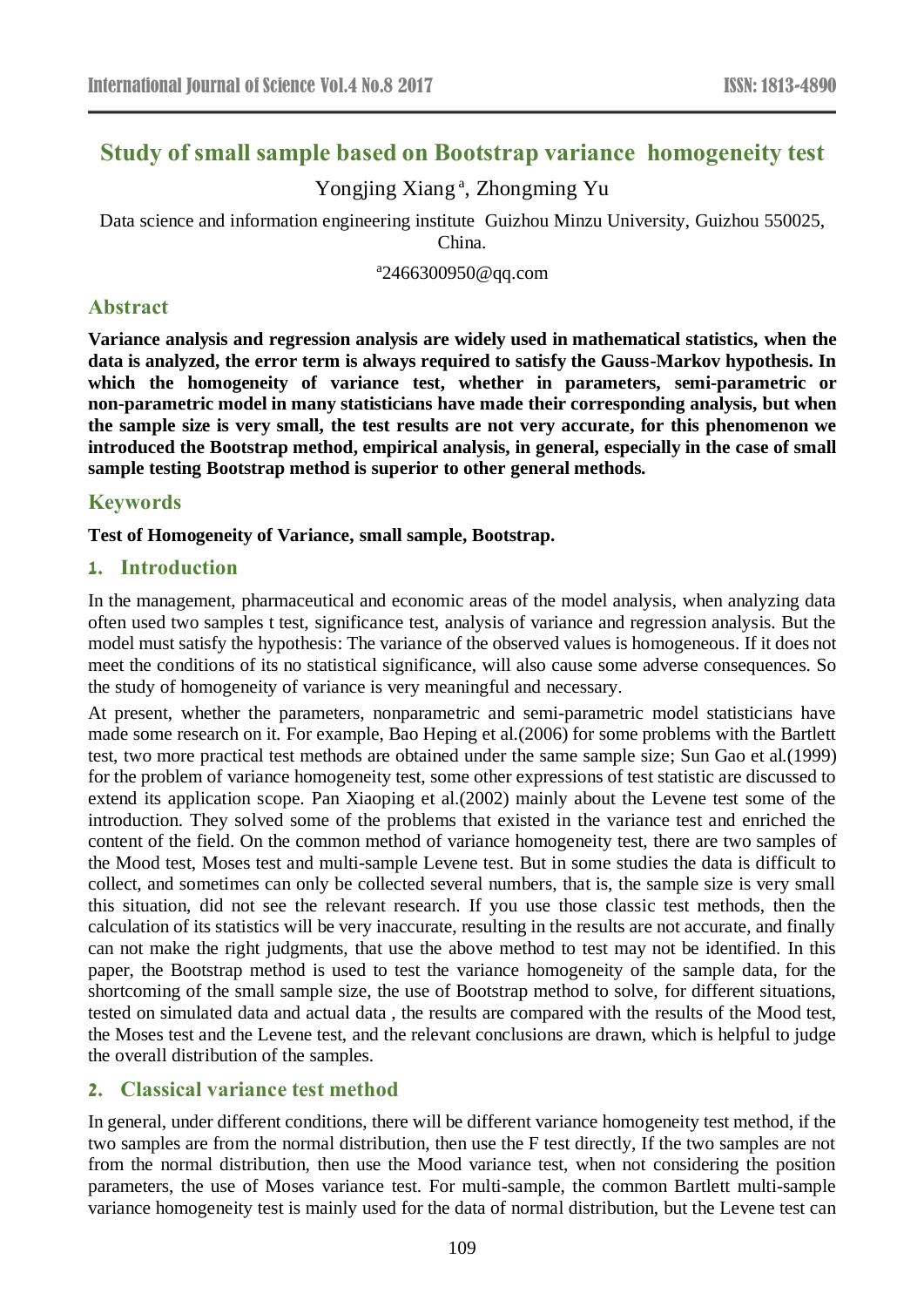be used for data of both normal and non-normal distribution. In general, we do not know the distribution of data, so this article does not discuss the method of normal distribution.

### **2.1 Mood variance test**

The key idea of the Mood variance test is to replace the original data with rank, when the null hypothesis  $H_0$  is established, the distribution of the two samples is the same, the mixed samples are independent and identical distribution ( IID ), then the variance of the rank of one of the samples in the mixed sample should be equal to the variance of the mixed sample.

Suppose:

1. The position parameters of the two data samples are equal, without loss of generality, assuming that the position parameter is zero.

2. The variance are  $\sigma_1^2$  and  $\sigma_2^2$ .

Test questions and principles:

Suppose that the two samples are  $X_1, X_2, \dots, X_m \sim F(\frac{X_1}{\sigma})$ 1  $1, \dots, 2, \dots, n$  $X_1, X_2, \dots, X_m \sim F(\frac{x}{n})$  and  $Y_1, Y_2, \dots, Y_n \sim F(\frac{x}{n})$ 2  $1, 2, \ldots, 4, 1, 1$  $Y_1, Y_2, \cdots, Y_n \sim F(\frac{X}{n})$ 

Hypothesis test:

$$
H_0: \sigma_1^2 = \sigma_2^2 \leftrightarrow H_1: \sigma_1^2 \neq \sigma_2^2
$$

F is continuous,  $X_1, X_2, \dots, X_m$  and  $Y_1, Y_2, \dots, Y_n$  are independent, Let R<sub>i</sub> be the rank of Xi in the mixed sample,

When H<sub>0</sub> is established,  $X_1, X_2, \dots, X_m, Y_1, Y_2, \dots, Y_n$  is IID,

$$
E(R_i) = \sum_{i=1}^{m+n} \frac{i}{m+n} = \frac{m+n+1}{2}
$$
 (1)

When  $H_0$  is established, For X samples, Consider the Mood rank statistics:

$$
M = \sum_{i=1}^{m} (R_i - \frac{m+n+1}{2})^2
$$
 (2)

If the variance of X is too large, then the value of M should also be too large (Wang Xing,2013), At the moment, we think can to reject the null hypothesis.

### **2.2 Moses variance test**

Principle and calculation process:

It is not necessary to assume that the mean is equal, Set  $x_1, \dots, x_m$  are random sample of the first distribution and the variance is  $\sigma_1^2$ .  $y_1, \dots, y_n$  are random sample of the second distribution and the variance is  $\sigma_2^2$ . Hypothesis test :

$$
H_0: \sigma_1^2 = \sigma_2^2 \leftrightarrow H_1: \sigma_1^2 \neq \sigma_2^2
$$

The Moses variance test statistic T is calculated as follows

1. Will  $x_1, \dots, x_m$  is randomly divided into m<sub>1</sub> group, Each group have k observations, denoted as  $A_1, A_2, \dots, A_{m_1}$ ; will  $y_1, \dots, y_n$  is randomly divided into m<sub>2</sub> group, Each group have k observations, denoted as  $B_1, B_2, \dots, B_{m_{2_1}}$ ;

2. obtaining the square sum of the sample deviations in each group, use the sample deviation instead of the variance , carry out the next calculation: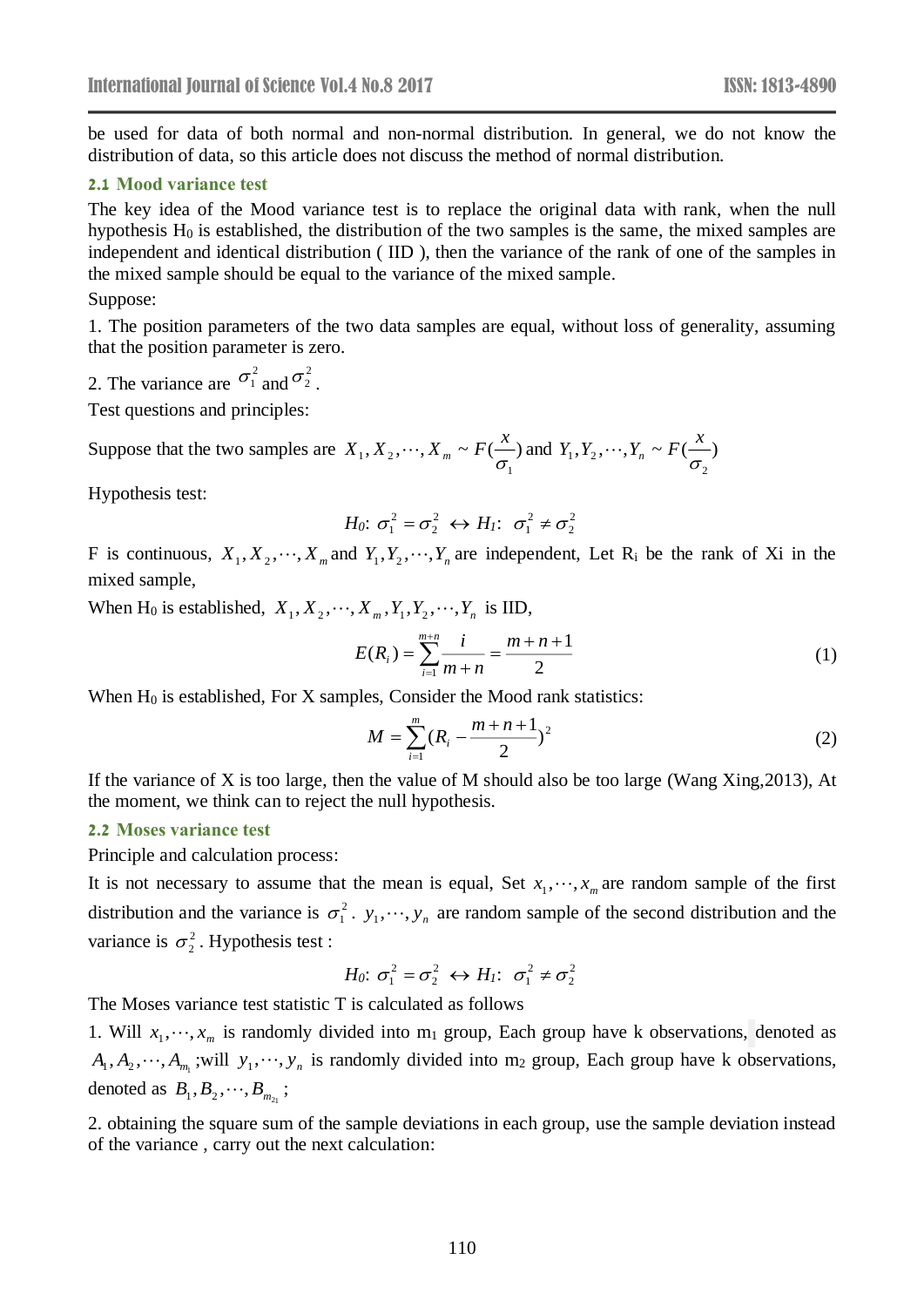$$
SSA_r = \sum_{x_i \in A_r} (x_i - \overline{x})^2, \quad r = 1, 2, \dots, m_1
$$
  
\n
$$
SSB_s = \sum_{y_i \in B_s} (y_i - \overline{y})^2, \quad s = 1, 2, \dots, m_2
$$
\n(3)

3. Mix  $SSA_r$  and  $SSB_s$ . And solve the corresponding rank in the mixed sample

4. Calculate the rank sum of sample SSAr, denoted as S, Construct the Moses statistic

$$
T_M = \frac{S - m_1(m_1 + 1)}{2} \tag{4}
$$

If the value of  $T_M$  is large, consider rejecting the null hypothesis. The actual test can be checked Mann-Whitney of  $W_{\alpha}$  table(Wang Xing, 2013). The shortcomings of Moses variance test that  $SSA_r$ and SSBs only have less sample size , That is, the sample size of test much less, and also need to look up the table.

#### **2.3 Levene test**

Inspection principle and method:

1. Hypothesis test

$$
H_0: \sigma_1^2 = \sigma_2^2 = \sigma_3^2
$$

H<sub>1</sub>:  $\sigma_1^2 \neq \sigma_2^2 \neq \sigma_3^2$ , That is, the variance of each group is no equal

2. Calculate the test statistic L value

$$
L = \frac{(N-k)\sum_{i=1}^{k} N_i (\overline{Z_i} - \overline{Z_n})^2}{(k-1)\sum_{i=1}^{k} \sum_{j=1}^{N_i} (\overline{Z_{ij}} - \overline{Z_i})^2}
$$
(5)

Here the test statistic L to obey F distribution of the degrees of freedom  $\nu$ 1 = k-1 and  $\nu$ 2 = N-k, k is the number of sample groups, *N<sup>i</sup>* is the sample size of the i-th sample, N is sample size of the total sample,  $Z_i$  is the mean of the i-th sample,  $Z_i$  is the total mean of all data.

Zij can be defined as one of the following three forms:

$$
Z_{ij} = \begin{cases} |x_{ij} - \overline{x}_{i.}| \\ |x_{ij} - \overline{x}_{i.}| \\ |x_{ij} - \overline{x}_{i.}|\end{cases}
$$
 (6)

Where  $x_{ij}$  is the original data,  $\bar{x}_i$  is the arithmetic mean of the i-th group sample of in the original data,  $\tilde{x}_i$  is the median of the i-th group sample of in the original data,  $\bar{x}_i$  is the 10% adjusted mean of the i-th group sample of in the original data. 10% adjusted mean refers to the remove less than *P<sup>5</sup>* and greater than *P<sup>95</sup>* data, Calculate the arithmetic mean between *P<sup>5</sup>* and *P95*(Cheng Cong et al. , 2005). The three kinds of conversion methods make the Levene test have good robustness and control. China's common Bartlett multivariate variance homogeneity test is mainly used for data of the normal distribution, for non-normal data test results are not ideal, But the Levene test can be used for data of normal distribution, and can also be used for data of non-normal distribution or unidentified, the test results are ideal. But for small sample need do some consideration.

#### **3. Bootstrap variance test method**

#### **3.1 Bootstrap introduction**

Bootstrap is commonly used method of statistical inference, Such as estimates of variance and distribution of statistics. In the statistical field, more influential a re-sampling method is Jackknif.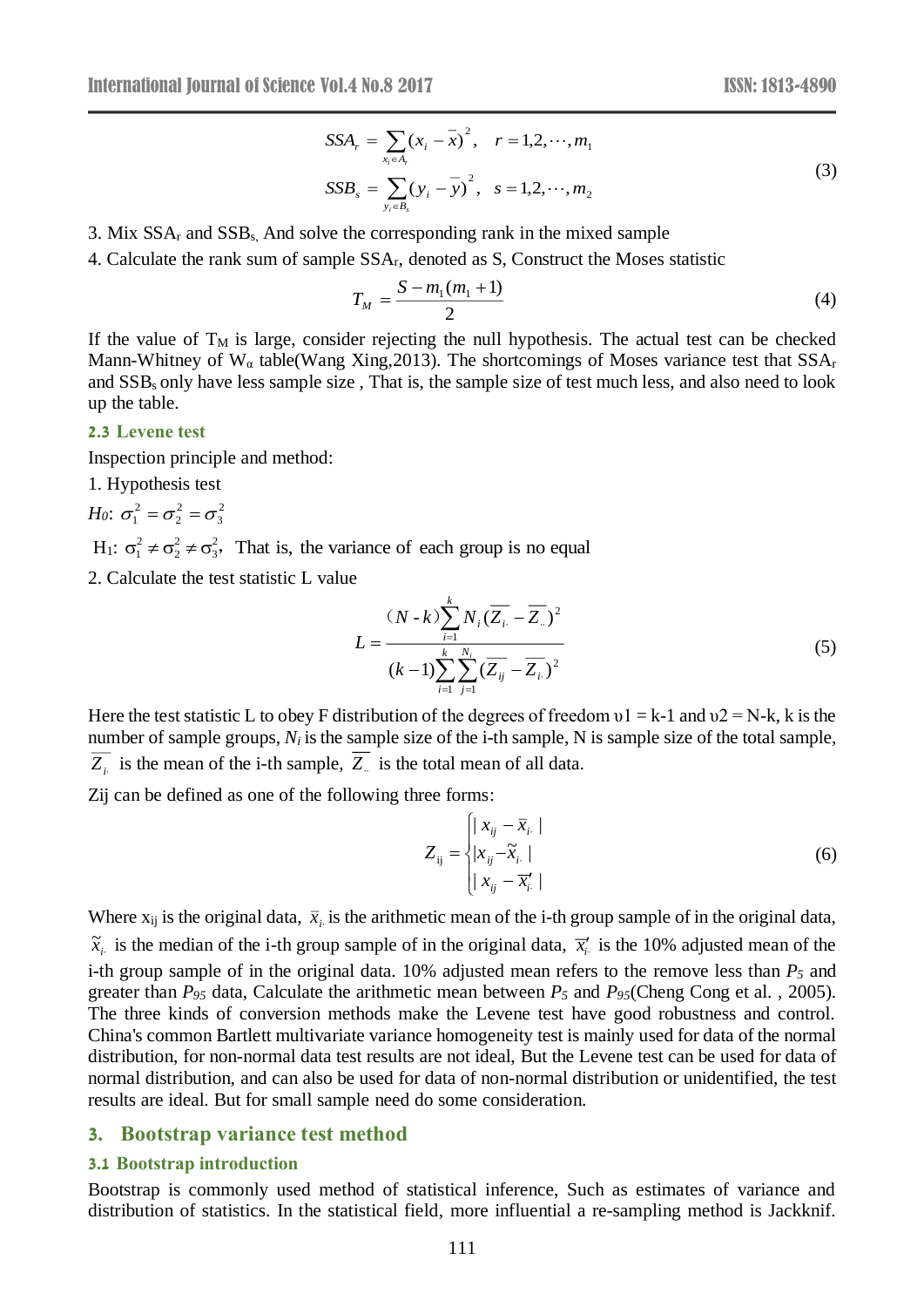Mainly for small sample, In the case of without changing the original sample, expand the sample size of the statistics, to overcome the limitations of the original sample generation range, in the case of consistent distribution characteristics, to reduce its similarity with the original sample, That is mainly self-exploration about the true distribution.

Bootstrap variance estimation is in the case of use the large number theorem, sampling with replication to get a new sample, use the new sample instead of the original sample, and calculation obtained the approximate variance or other need approximation value.

#### **3.2 Variance homogeneity test of two samples**

Set  $x_1, \dots, x_{n1}$  are random samples of the first distribution, and overall variance is  $\sigma_1^2$ . Set  $y_1, \dots, y_{n2}$ are random samples of the second distribution, and overall variance is  $\sigma_2^2$ .

hypothetical test:

*H*<sub>0</sub>: The variance of the two distribution is equal. that is  $\sigma_1^2 = \sigma_2^2$  $\sigma_1^2 = \sigma_2^2$ 

*H*<sub>1</sub>: The variance of the two distribution is no equal. that is  $\sigma_1^2 \neq \sigma_2^2$  $\sigma_1^2 \neq \sigma_2^2$ 

Statistical analysis:

When the number of B is large, the large number theorem shows that the sample obeys the normal distribution, so that the data can be effectively analyzed with z statistic. Inspection steps:

1. Samp、ling with replacement about the two samples B times and calculate their variance;

- 2. Calculate the mean of the variance from (1), and the total variance;
- 3. Based on the mean and variance obtained in (2), calculated

$$
Z = \frac{|\mathbf{M} \mathbf{x} - \mathbf{M} \mathbf{y}|}{\sqrt{Varxy}}
$$
(7)

Where Mx and My are the mean values calculated by (2), *Varxy* is the total variance;

4. According to (3) calculated z value check the normal distribution table or directly calculate its p value.

#### **3.3 Variance homogeneity test of multi - sample**

Taking three samples as an example, set sample data is  $x_{11}, \dots, x_{n1}$ ,  $x_{12}, \dots, x_{n2}$  and  $x_{13}, \dots, x_{n3}$ , and the overall variance is  $\sigma_1^2$ ,  $\sigma_2^2$  and  $\sigma_3^2$ .

hypothetical test:

*H*<sub>0</sub>: 
$$
\sigma_1^2 = \sigma_2^2 = \sigma_3^2
$$
  
\n*H*<sub>1</sub>:  $\sigma_1^2 \neq \sigma_2^2 \neq \sigma_3^2$ , That is, the variance of each group is no equal

Statistical analysis:

When the null hypothesis  $H_0$  is established, inter-group variance and intra-group variance of mixed samples will not have very difference.

Inspection steps:

1. Mix the data together and sampling without replacement have the same sample size with original data, calculate the statistics W, repeat B times:

$$
W = \frac{MS_{inter-group}}{MS_{intra-group}} = \frac{(N-k) \times \sum_{i=1}^{k} N_i (\bar{x}_i - \bar{x}_i)^2}{(k-1) \times \sum_{i=1}^{k} \sum_{j=1}^{N_i} (\bar{x}_{ij} - \bar{x}_i)^2}
$$
(8)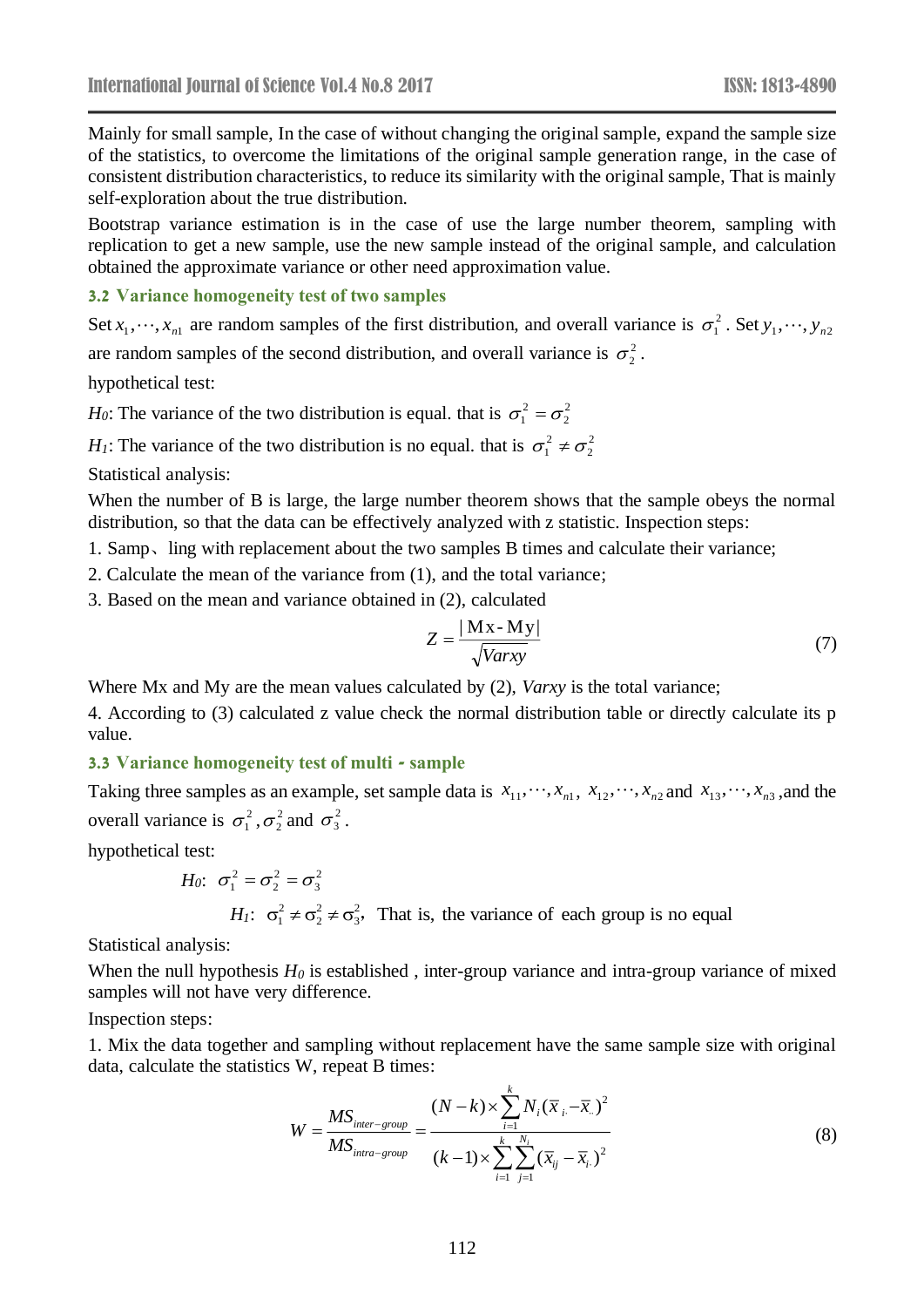Where *MS inter-group* is inter-group variance of mixed samples, *MS intra-group* is intra-group variance of mixed samples, N is sample size of the total sample,  $N_i$  is the sample size of the i-th sample,  $\bar{x}_i$  is the mean of the i-th sample,  $\bar{x}$  is the total mean of all data.  $\bar{x}_{ij} = x_{ij} - \bar{x}_{i}$   $|x_{ij}$  is the original data.

2. When B is large enough, the distribution of the statistics *W* can be obtained, it is possible to further derive the probability of rejecting the null hypothesis.

### **4. Empirical analysis**

Through the above theoretical analysis, it is not clear enough to understand the difference between these methods. Therefore, in order to deepen the understanding of different methods, in the following we use the data of two samples and multiple samples for experimental comparison.

### **4.1 Variance homogeneity test of two samples**

1. The simulation data are tested and compared. Assume that two samples are from a normal distribution with a mean of zero. The variance of the first column test data is 1 and 1.5, each sample size is 15.that is  $x_i \sim N(0,1), y_j \sim N(0,1.5)$  i=1,2,...,15, j=1,2,...,15; the variance of the second column test data is 1 and 1.6, samples size is 10 and 12, that is  $x_i \sim N(0,1)$ ,  $y_i \sim N(0,1.6)$  $i=1,2,\ldots,10, j=1,2,\ldots,12$ ; the variance of the third column test data is 1 and 1.7, samples size is 9, that is  $x_i \sim N(0,1), y_j \sim N(0,1.7)$  i=1,2,…,9, j=1,2,…,9. Use R programming, For above these types of data, the two samples Bootstrap variance test method presented in this paper are used to test and compared with the results of Mood variance test and Moses variance test. The results are shown in Table 1.

| Testing method          | p-value    | p-value    | p-value    |
|-------------------------|------------|------------|------------|
| Mood variance test      | 0.1565     | 0.1077     | 0.2513     |
| Moses variance test     |            |            |            |
| $k=2$                   | 0.3829     | 0.08225    | 0.1143     |
| $k=3$                   | 0.8413     | 0.2286     | 0.4        |
| $k=4$                   | 0.4        | 0.2        | 0.3333     |
| Bootstrap variance test |            |            |            |
| $B=100$                 | 0.04425067 | 0.04242941 | 0.06892186 |
| $B=1000$                | 0.04853543 | 0.04976903 | 0.06699058 |
| $B=10000$               | 0.04652941 | 0.04995908 | 0.06936944 |

Table 1 Comparison of variance homogeneity test of two normal distribution samples

As can be seen from the above table, when  $\alpha = 0.05$  or 0.10, For the two groups of data with significant differences in variance, using the Mood variance test show that results have not difference, Moses variance test even if regardless of k value, the results also have not difference. And when k takes different value, it corresponds to the p-value changes are relatively large, that is, Moses variance test is very instability, And there is no uniform standard for k to be selected, so it may lead to different people obtain the opposite conclusion. But if use the Bootstrap variance test can detect the difference between the data, And look up that the p-value does not intense change as B times increases, indicating that it is relatively stable and also can true to explanation character of the sample.

2. The actual data are tested and compared. Examined that sample of in the nonparametric statistics book written by Wang Xing, The first sample is about the concentration of uric acid in the blood of the stroke patient and healthy adult. The data is shown in Table 2:

Table 2. The concentration of uric acid in the blood of patients and normal people

| Patient(x) 8.2 10.7 7.5 14.6 6.3 9.2 11.9 5.6 12.8 5.2 4.9 13.5 |  |
|-----------------------------------------------------------------|--|
| Normal people (y) 4.7 6.3 5.2 6.8 5.6 4.2 6.0 7.4 8.1 6.5       |  |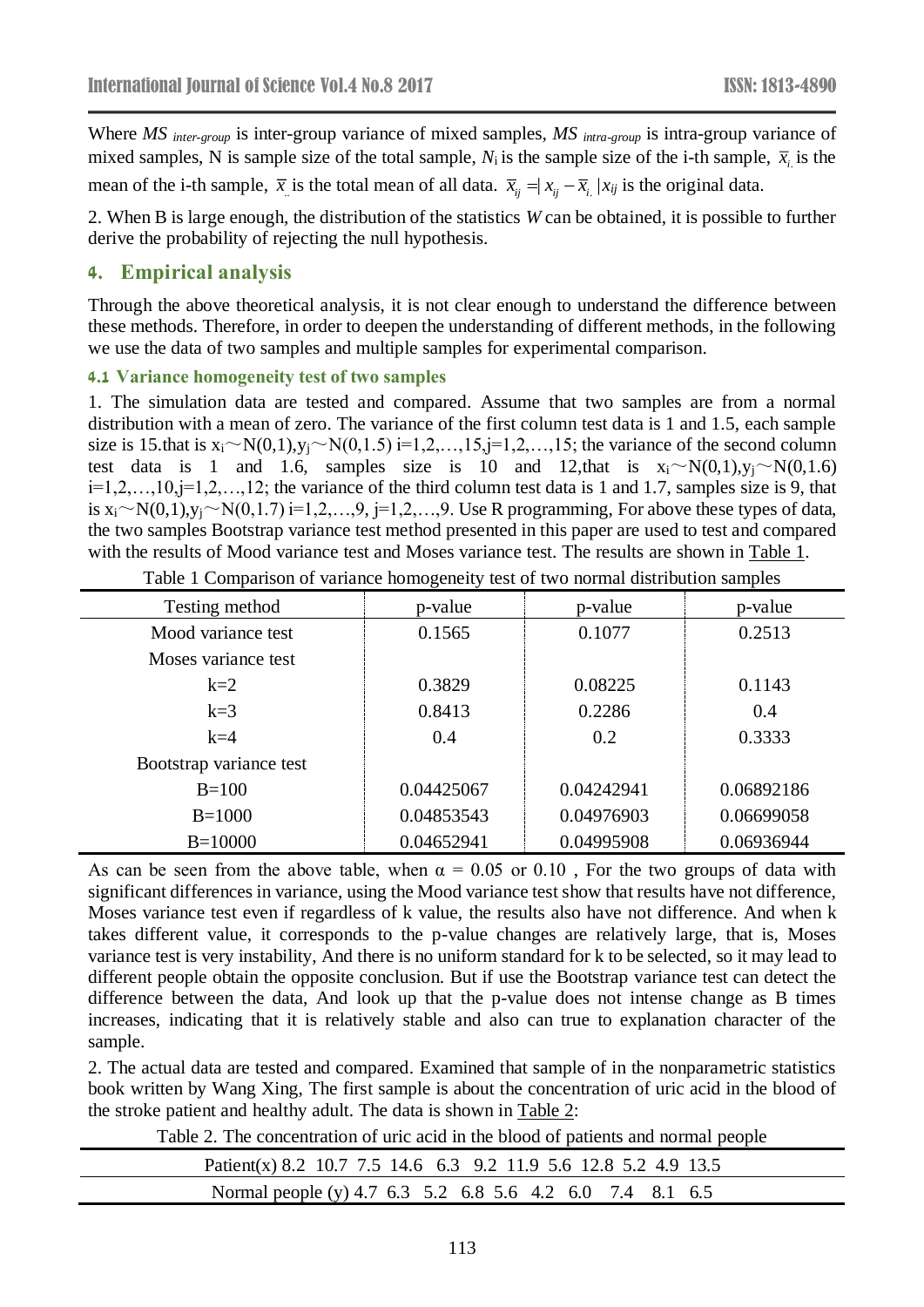|--|

| Table 3. A and B soil organic matter content |                                                          |  |  |  |  |  |  |
|----------------------------------------------|----------------------------------------------------------|--|--|--|--|--|--|
|                                              | A 8.8 8.2 5.6 4.9 8.9 4.2 3.6 7.1 5.5 8.6 6.3 3.9        |  |  |  |  |  |  |
|                                              | B 13.0 14.5 16.5 22.8 20.7 19.6 18.4 21.3 24.2 19.6 11.7 |  |  |  |  |  |  |
| 18.9 14.6 19.8 14.5                          |                                                          |  |  |  |  |  |  |

For the above two types of data, using the two-sample Bootstrap method given in this paper, whether there is significant difference in test variance, that is, whether there is homogeneity of variance. And the results were compared with the Mood variance test and the Moses variance test. The results are shown in Table 4:

| Testing method          | p-value    | p-value    |
|-------------------------|------------|------------|
| Mood variance test      | 0.004138   | 0.1211     |
| Moses variance test     |            |            |
| $k=2$                   | 0.05468    | 0.1014     |
| $k=3$                   | 0.05714    | 0.06349    |
| $k=4$                   | 0.2        | 0.2        |
| Bootstrap variance test |            |            |
| $B=100$                 | 0.0310546  | 0.03906919 |
| $B=1000$                | 0.03266432 | 0.0410023  |
| $B=10000$               | 0.03275313 | 0.0404224  |

Table 4. Comparison of homogeneity test results of variance in two samples

From the above results can know, the first group is about the concentration of uric acid in the blood of the stroke patient and healthy adult, under the significance level of 0.05, Mood variance test p-value  $=$ 0.004138 <0.05, The null hypothesis is rejected, It is considered that there is significant difference in the concentration of uric acid in the blood of the stroke patient and healthy adult. Under the significance level of 0.1, when  $k = 2$  or 3 the Moses variance test results have significant difference, but  $k = 4$  can not test the difference between them, hence can not to make the exact conclusion. But if use the Bootstrap variance test to test it, under the significance level of 0.05, the p-value is less than 0.05 and rejects the null hypothesis, It is considered that there is significant difference in the concentration of uric acid in the blood of the stroke patient and healthy adult, and the fluctuation of the p-value is not very large with the change of times B, that is, it has a very good robustness. Similarly, for the second group the A and B two soil organic matter content sampling results, the Mood variance test, under the significance level of 0.1, p-value=0.1211>0.1 It means that there is not enough information to reject the null hypothesis, that is, to accept the null hypothesis, Believes that soil organic matter content A and B have not significant difference, the Moses variance test ,under the significance level of 0.1, only when  $k = 3$ , A and B soil organic matter content have significant difference, and when k is other values, we can not determine the difference between them. Thus the Moses variance test showed instability. However, if we use the Bootstrap variance test to test the data, under the significance level of 0.05, we can test the A and B soil organic matter content is significantly different. And with the change of times B, the fluctuation of the p-value is not great, That is, it has a very good robustness and can be a good explanation character of the sample.

#### **4.2 Variance homogeneity test of multi - sample**

1. The simulation data are tested and compared. Suppose that the three sets of sample data are from the normal distribution, the mean is 0, the variance of the first column data is 0.1,0.05 and 0.12, the sample size is 5. the variance of the second column data is 0.1,0.25 and 0.35, and the sample size is 10. the variance of the third column data is 0.1, 0.05 and 0.12, and the sample size is 5, 10, and 12. Using the multi-sample Bootstrap variance test method presented in this paper to test the data, Using R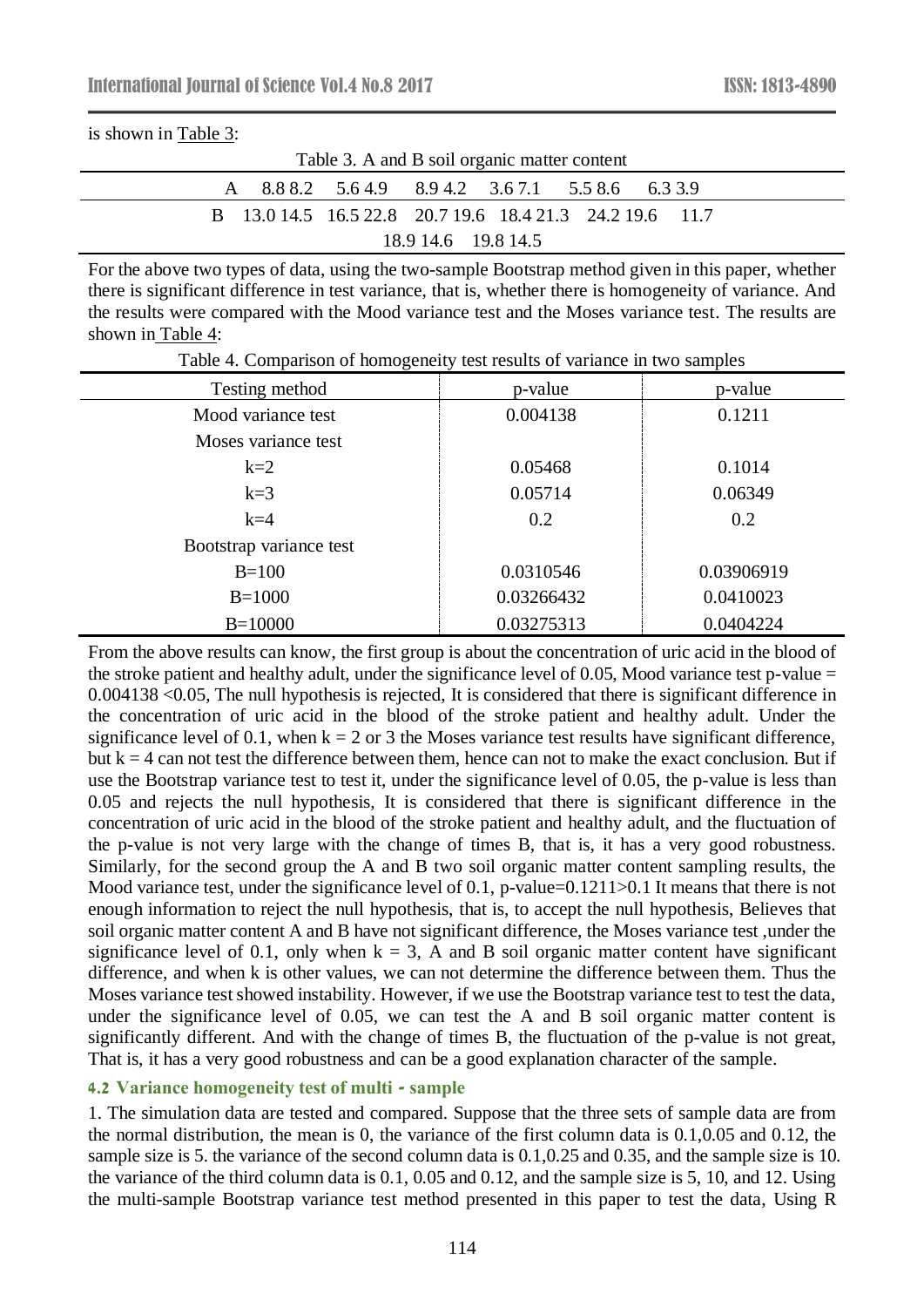programming to get the results, and then compare the results with the results of the Levene test. The results are shown in Table 5:

| Testing method                       | p-value | p-value | p-value |
|--------------------------------------|---------|---------|---------|
| Levene test                          | 0.4878  | 0.0639  | 0.1927  |
| Multi-sample Bootstrap variance test |         |         |         |
| $B=100$                              | 0.01    | 0.02    | 0.01    |
| $B=1000$                             | 0.022   | 0.023   | 0.007   |
| $B=10000$                            | 0.0218  | 0.0232  | 0.0067  |

Table 5. Comparison of Variance Homogeneity Test Results of multi-sample Normal Distribution

The results of the above table show that when the significance level is 0.05, for the samples with significant difference in variance, using the Levene test method can not be recognition, but using the Bootstrap test method can test the difference between them, and with change of times B the p-value is basically stable, you can make a better judgment on the sample.

2. The actual data are tested and compared. Test the actual data is Example 7.4.3 come from Tang Yincai R language and statistical analysis book, mainly for three different athletes A, B, C under the same conditions for the shooting competition, according to hit the number of rings to determine the stability of the athletes. The data are shown in Table 6:

Table 6. The number of rings of the athlete shooting

|                 | A               | B C                     |  |
|-----------------|-----------------|-------------------------|--|
| 8               | 8               | - 10                    |  |
| $7\overline{ }$ | 7 10            |                         |  |
| 9               | $\overline{9}$  | $\overline{9}$          |  |
| 10              | 6               | $6\overline{6}$         |  |
| 9               | 8 <sup>8</sup>  | 8 <sup>8</sup>          |  |
| 6               | 9               | $\overline{\mathbf{3}}$ |  |
| 5 <sup>5</sup>  | 10              | $5\overline{)}$         |  |
| 8               | $7\overline{ }$ | 6                       |  |
| 10              | 8               | $\overline{7}$          |  |
| 5               | 9               | $\overline{4}$          |  |

The other is different treatment for the A, B, C three groups of animals, detection of the index data in the blood, analyze the variance homogeneity of the three sets of data, The data are shown in Table 7:

|    |       |      | $\tilde{\phantom{a}}$<br>$\overline{\phantom{a}}$ |
|----|-------|------|---------------------------------------------------|
| A  | B C   |      |                                                   |
| 6  | 22 40 |      |                                                   |
| 10 | 28 48 |      |                                                   |
| 10 | 30 54 |      |                                                   |
| 12 | 36 58 |      |                                                   |
| 15 | 46 78 |      |                                                   |
| 19 | 48    | - 88 |                                                   |

Table 7. A index data in the blood of three groups of animals

The above two sets of data, using the multi-sample Bootstrap method presented in this paper to test, Test variance whether have significant difference, and compare the results with the classic Levene test results, The results are shown in Table 8: